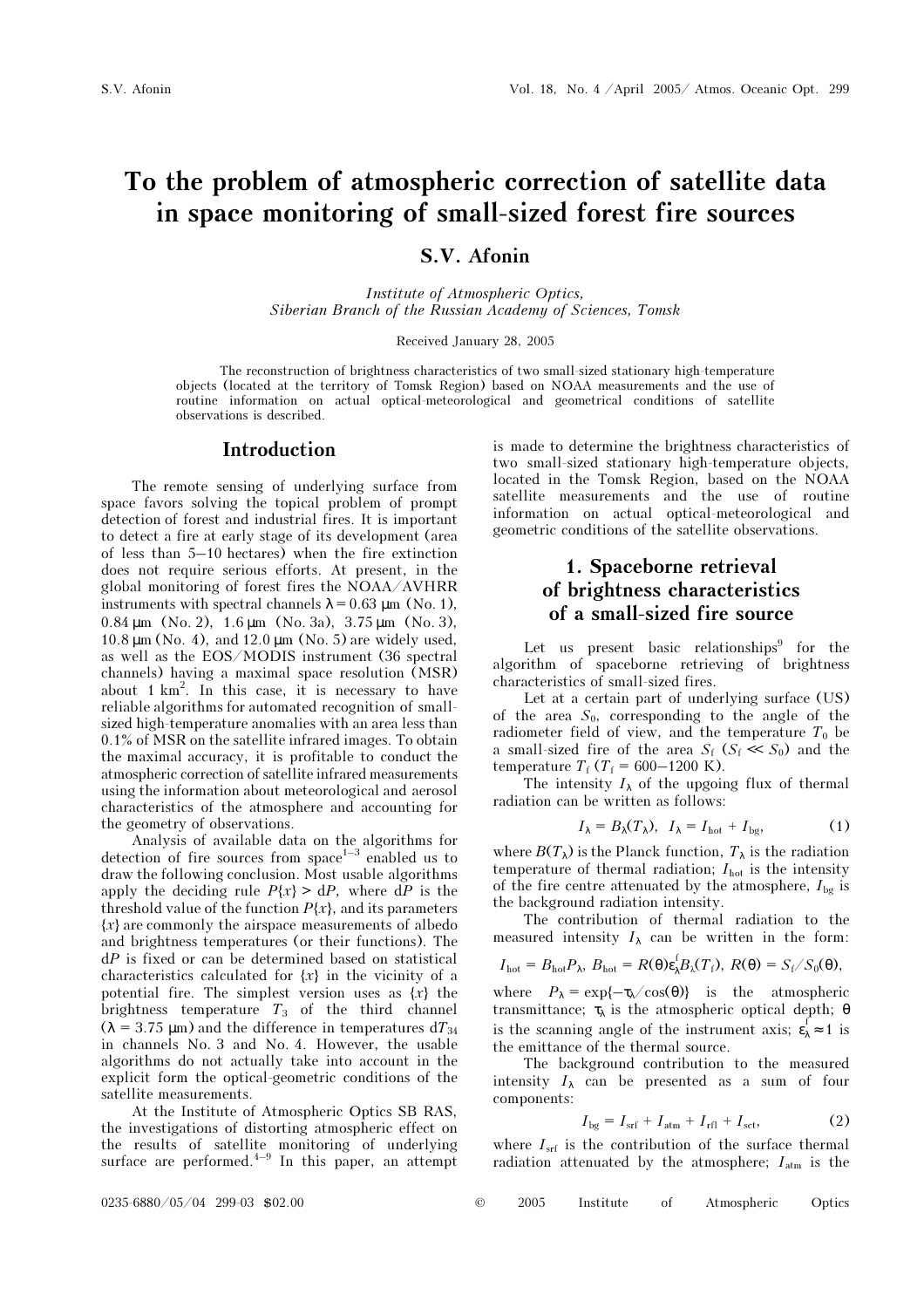contribution of the atmospheric thermal radiation,  $I_{\text{rfl}}$ is the contribution of solar radiation fluxes incident and reflected from the surface, and  $I_{\text{set}}$  is the contribution of heat and solar radiation fluxes scattered by the atmosphere.

Note that

$$
I_{\rm srf} = [1 - R(\theta)] \varepsilon_{\lambda}^{0} B_{\lambda}(T_0) P_{\lambda}, \qquad (3)
$$

where  $\epsilon_{\lambda}^{\circ}$  is the emittance of the underlying surface;  $T_0$  is the background temperature of the underlying surface;

$$
I_{\rm atm}=f\{\theta,\ T(h),\ \tau_{\lambda}(h)\}\tag{4}
$$

depends on vertical profiles of temperature and characteristics of atmospheric extinction.

$$
I_{\rm rfl} = A_{\lambda} P_{\lambda} f_{\lambda}^{\rm rfl}(Z, \text{ met, ext, sct}), \tag{5}
$$

where  $A_{\lambda}$  is the underlying surface albedo;

$$
I_{\rm sct} = f_{\lambda}^{\rm sct}(\theta, \varphi, Z, \text{met, ext, sct}).
$$
 (6)

The following designations are used in Eqs. (2)–(6): – geometric parameters of observations (θ, ϕ, Z):

the slope angle of the instrument axis, solar zenith angle, the relative azimuth of measurements;

– atmospheric characteristics: meteorological (met), heat radiation extinction (ext), and heat radiation scattering (sct).

From the viewpoint of correct consideration of optical-geometric conditions of observations, the problem of detection from space of a small-sized hightemperature object should be solved by reconstructing in the third channel AVHRR  $(\lambda = 3.75 \mu m)$  of the radiation intensity  $B_{\text{hot}}$  of a small-sized thermal source

$$
B_{\text{hot}} = (I_3 - I_{\text{bg}}) / P_3,\tag{7}
$$

where  $I_3$  is the measured intensity of heat radiation, and the values of  $I_{\text{bg}}$  and  $P_3$  are calculated based on a priori optical-meteorological information.

In this case, the deciding rule of detection of the forest fire source  $B_{hot} > dB$  from space will be independent of optical-geometric conditions of observation. To attain this aim, the information on characteristics of underlying surface and optical and meteorological atmospheric parameters is necessary.

# 2. An example of atmospheric correction of satellite data in the problem of detection of small-sized high-temperature objects from space

The considered in Section 1 approach to the atmospheric correction of results of satellite monitoring of high-temperature objects (HTO) was used in the processing of NOAA/AVHRR satellite data. Figure 1 shows a fragment of the image obtained in the morning (at 07:56 LT) May 21, 2001 from the NOAA-14 satellite.

Fig. 1. A fragment of the space image of two hightemperature objects  $L1$  and  $L2$ ; the point  $P0$  is characterized by cloudless conditions; NOAA-14 satellite data: May 21, 2001; local time: 07:56; Spectral channels AVHRR: 0.63 µm (No. 1) and 3.75 µm (No. 3).

In the fragment (channel 3), two stationary hightemperature objects (points  $L1$  and  $L2$ ) are well observed. The observation of these HTOs from space is characterized by rather poor optical conditions, due to inhomogeneous semitransparent cloudiness in the vicinity of  $L1$  and  $L2$ . By the visual data, a higher optical density of cloudiness should be noted just around the point L1.

In the image, the point  $P\theta$  is marked characterized by cloudless conditions during satellite measurements. The data obtained in the vicinity of this point enable us to estimate the meteorological parameters of the atmosphere (vertical profiles of temperature and humidity) and the background temperature of the underlying surface.

The characteristics measured at  $L1$ ,  $L2$ , and  $P0$ (albedo  $A_1$ ,  $A_2$  and brightness temperatures  $T_3$ ,  $T_4$ ,  $T_5$ ) are presented in Table 1.

Analysis of data from Table 1 together with data from Refs. 1–3 has made it possible to conclude that the successful detection of the object  $L2$  due to high brightness temperature  $(T_3 = 322 \text{ K})$  will not be a particular problem for most usable algorithms of detecting forest fires. At the same time, the automated detection of the object L1 cannot be realized because of a relatively low value of  $T_3$  (293 K) and a relatively high value of albedo  $A_1$  (8.38%) in the channel 1 of AVHRR.